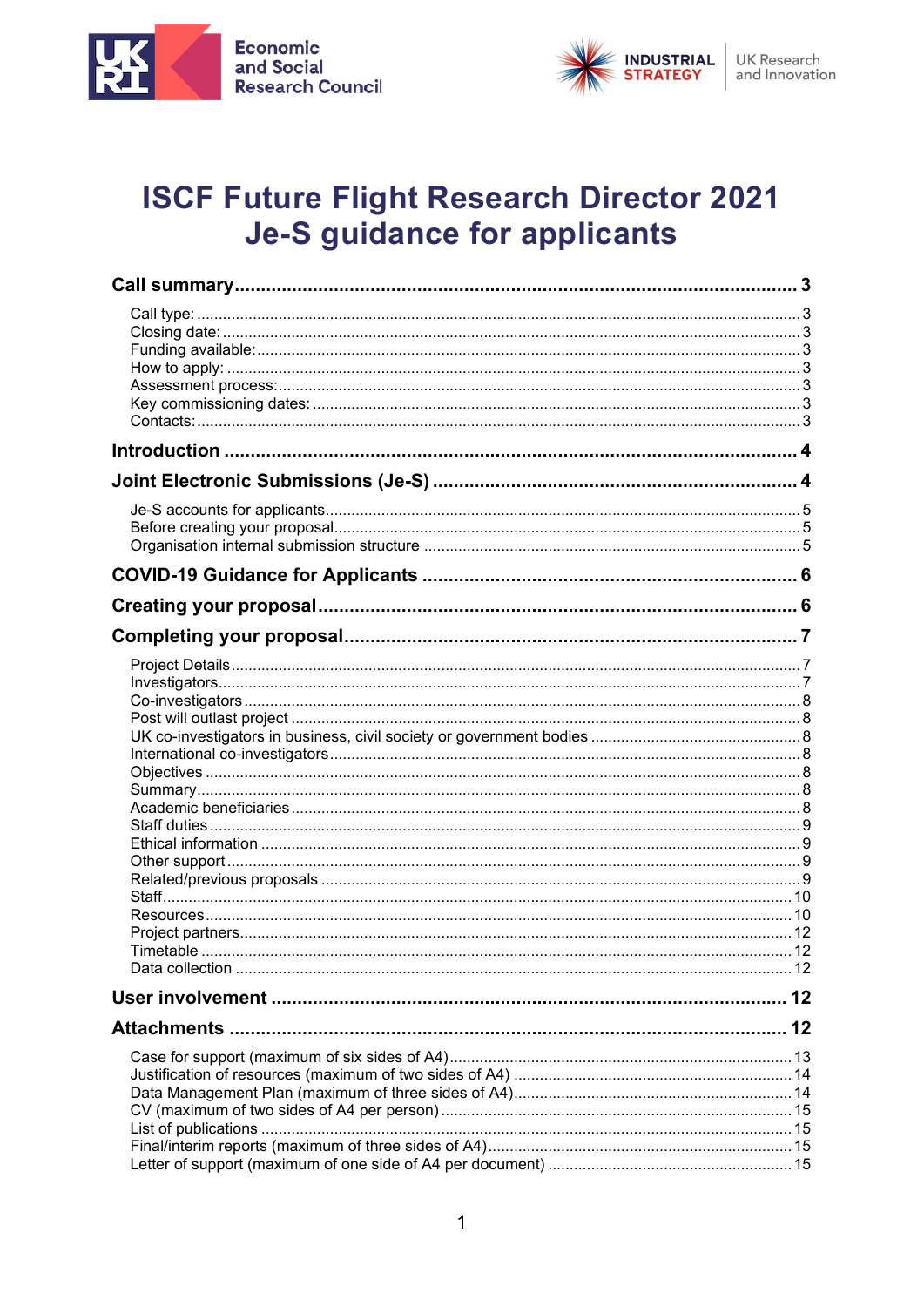

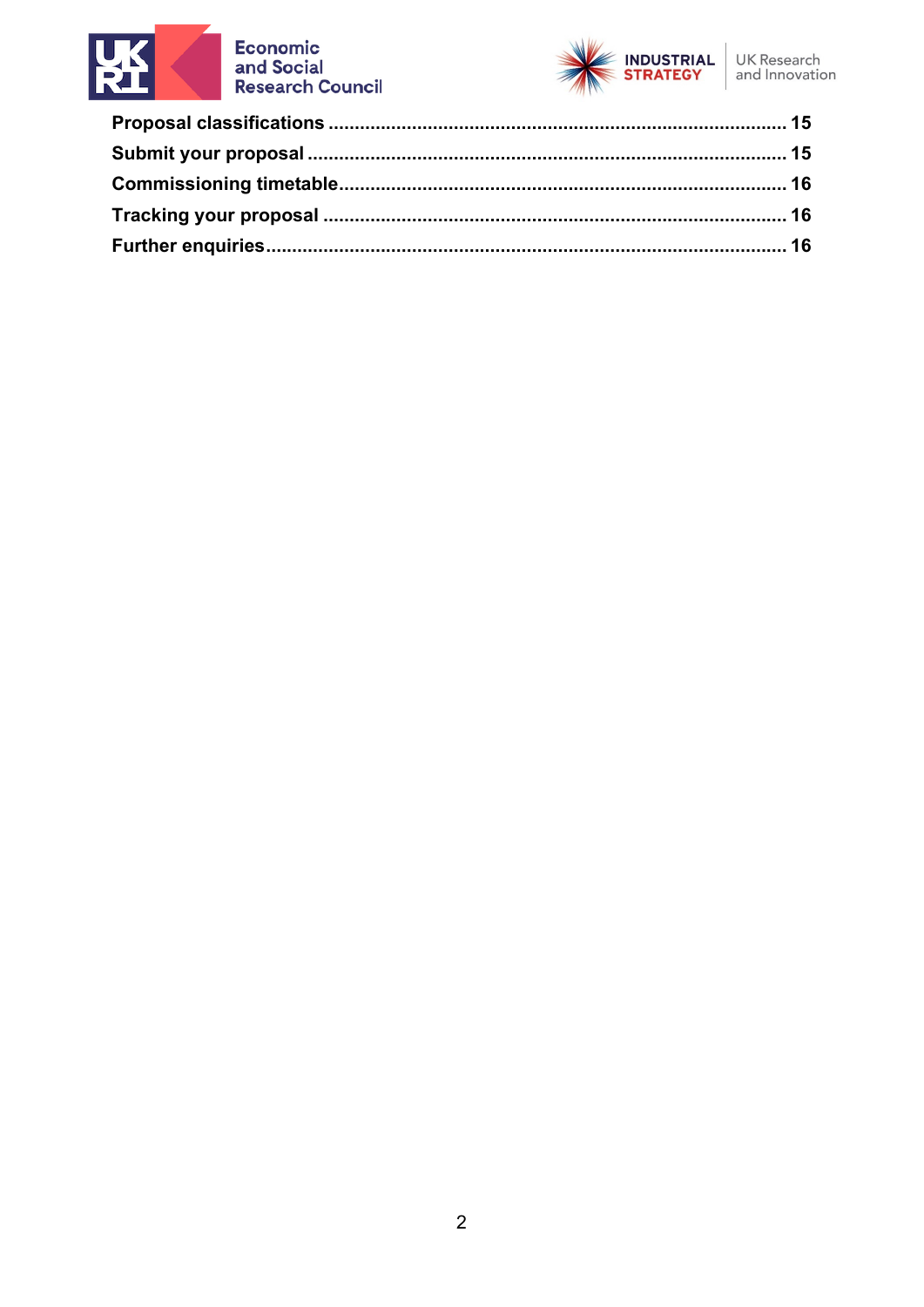



## <span id="page-2-0"></span>**Call summary**

<span id="page-2-1"></span>**Call type:** Open

<span id="page-2-2"></span>**Closing date:** 16:00 on Thursday 22 April 2021

#### <span id="page-2-3"></span>**Funding available:**

£190,000 at 100% fEC. The ESRC will contribute 80% of fEC for most cost headings.

#### <span id="page-2-4"></span>**How to apply:**

Proposals are invited via Je-S attracting the standard 80% fEC funding model.

This call will open on 8 March 2021 and all associated call documentation will be visible. However, applicants will be only be able to access the call form on Je-S from 29 March 2021. Applicants are welcome to start preparing applications prior to this date.

#### <span id="page-2-5"></span>**Assessment process:**

This call will incorporate a shortlisting panel meeting and interview stage.

#### <span id="page-2-6"></span>**Key commissioning dates:**

Deadline for proposals - Thursday 22 April 20201 Shortlisting Panel meeting – May 2021 Interview Panel meeting – June 2021 Grant start date – 1 July 2021

#### <span id="page-2-7"></span>**Contacts:**

Case officer: Sammy Field Email: [ISCF@esrc.ac.uk](mailto:ISCF@esrc.ac.uk) Telephone: 07724804660

#### **Please read the full call specification for guidance before submitting your proposal.**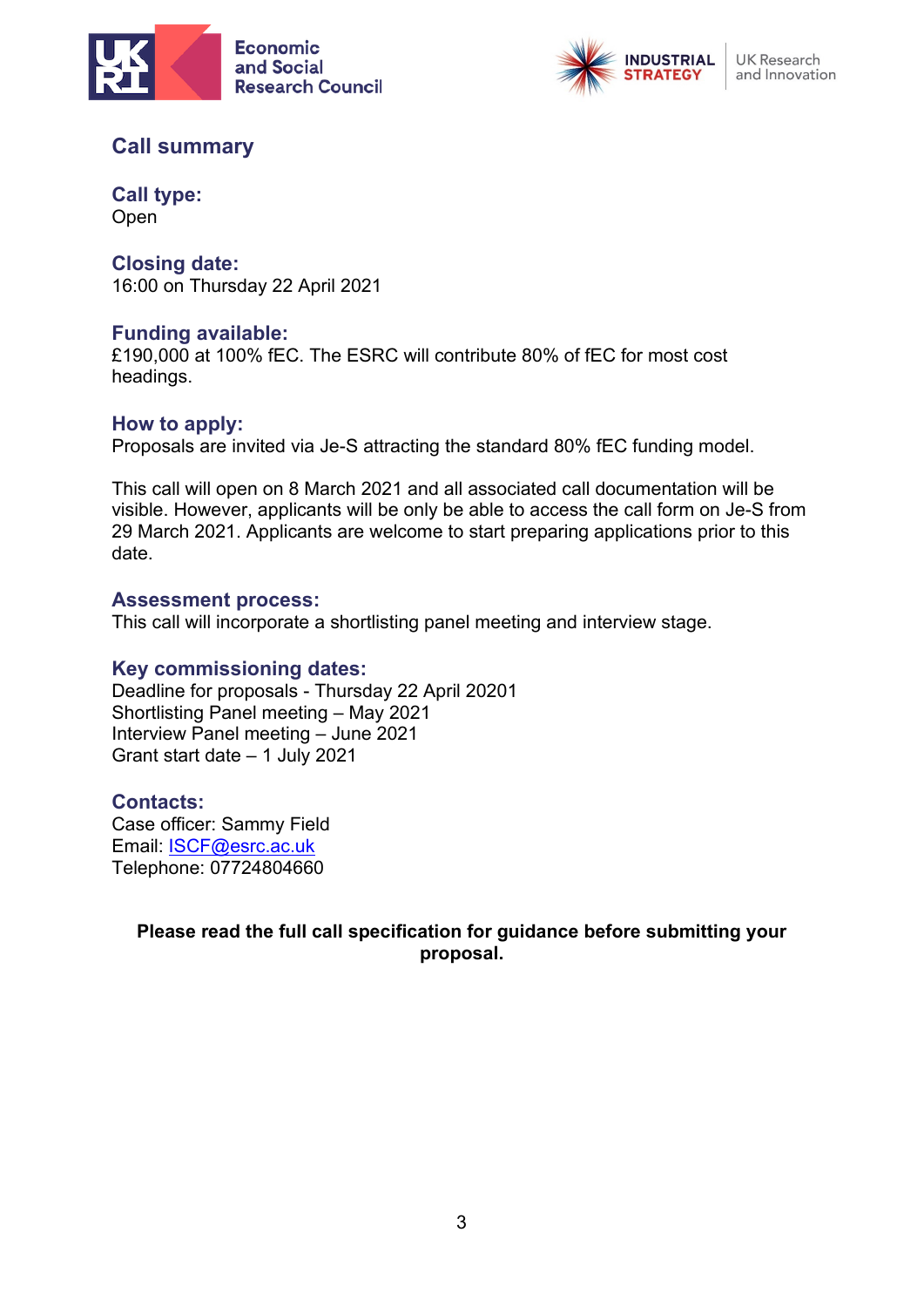



## <span id="page-3-0"></span>**Introduction**

This is a guidance document created to assist applicants to this call in the completion of their proposal. It is specific to this call and should be used in conjunction with the following information:

- **[ESRC Research Funding Guide](https://esrc.ukri.org/funding/guidance-for-applicants/research-funding-guide/)**
- ESRC guidance on 'How to write a [good research grant proposal'](https://esrc.ukri.org/funding/guidance-for-applicants/how-to-write-a-good-research-grant-proposal/)
- **Je-S help text** is available in every page of your Je-S form, simply click on the question mark against any section (or on the word 'Help' in the top right hand corner of each page)
- **Je-S helpdesk** (for all Je-S system enquiries) [jeshelp@je-s.ukri.org](mailto:jeshelp@je-s.ukri.org) If you experience difficulties using Je-S or have questions regarding its use, helpdesk staff are currently working remotely via email. If phone assistance is required a call back can be provided. Telephone hours are operating normally; Monday to Thursday 8.30am - 5.00pm, Fridays 8.30am - 4.30 pm (excluding bank holidays and other holidays).

When reporting problems by email or telephone, please give your name, organisation and user id, the date and time, what part of the form or system you were working on, and the nature of the problem.

• **Scheme-specific guidance** <https://www.ukri.org/opportunity/iscf-future-flight-research-director-2021/>

For further information contact: Case officer: Sammy Field

Email: [ISCF@esrc.ac.uk](mailto:ISCF@esrc.ac.uk) Telephone: 07724804660

**Important:** Where information and guidance issued in this document differs from the general guidance offered in these sources; you should adhere to the guidance in this document.

## <span id="page-3-1"></span>**Joint Electronic Submissions (Je-S)**

All proposals under this call must be completed and submitted through UKRI's Joint Electronic Submissions (Je-S) system. To be able to do this the organisation must be registered (or self-registered for certain calls) for Je-S, and the applicants must hold Je-S accounts.

There are two possible categories of organisations from which proposals can be submitted:

• UK higher education institutions and some other independent UK research organisations are already **recognised institutions** on Je-S (including any recognised Independent Research Organisation\*). A list of these organisations is available via [https://www.ukri.org/funding/how-to](https://www.ukri.org/funding/how-to-apply/eligibility/)[apply/eligibility/.](https://www.ukri.org/funding/how-to-apply/eligibility/)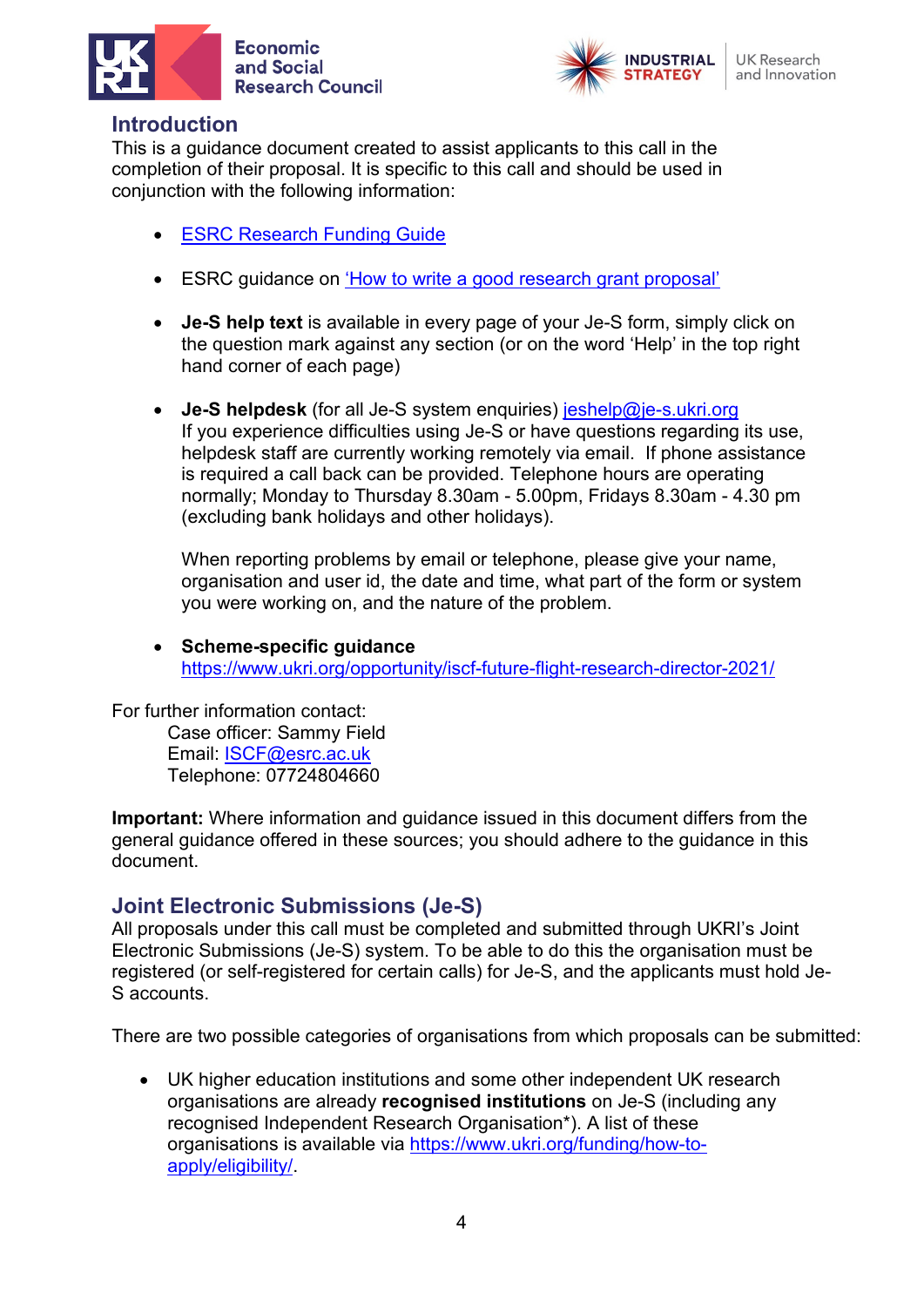



\**Please note that applicants based in UK NHS Trusts, Hospitals, Boards or GP Practices that are considering applying as the lead applicant to this call should contact the Je-S Helpdesk (*[jeshelp@je-s.ukri.org](mailto:jeshelp@je-s.ukri.org) *or 01793 444164) to ensure that their organisation is correctly registered on the Je-S system. If the organisation is not correctly Je-S registered, an email request for Je-S registration will be required from the organisation. Please allow at least six weeks for the Je-S registration process, prior to the closing date of the call. Additionally, please ensure that all personal Je-S accounts associated with individuals expected to be named on the proposal have been requested at least seven working days before the proposal will be submitted.*

#### <span id="page-4-0"></span>**Je-S accounts for applicants**

All principal and co-investigators must have a Je-S account which has been verified by a third party before they can be found in searches within the Je-S System and added as an applicant. Je-S accounts should be created as soon as possible once the call opens to allow sufficient time for the account(s) to be verified. To get you started on creating an account please refer to the [Je-S helptext.](https://je-s.rcuk.ac.uk/Handbook/pages/SettingupaJeSaccount/SettingupaJeSaccount.htm)

Please ensure that applicants select the 'Account Type: Research Proposal' and the option 'An Applicant on a Standard or Outline Proposal' - see [helptext.](https://je-s.rcuk.ac.uk/Handbook/pages/SettingupaJeSaccount/SettingupaJeSaccount.htm)

#### <span id="page-4-1"></span>**Before creating your proposal**

Research proposals may **only** be made on research councils' Joint Electronic Submission (Je-S) forms.

Please note that **the deadline for research organisation submission of proposals is 16:00 on Thursday 22 April 2021.** You should **allow sufficient time for completion of the research organisation submission process checks/authorisation. There is a collective responsibility on both applicant and research organisation to ensure submission meets this deadline and therefore internal organisation submission issues is not considered an appropriate justification reason to a extend deadline.** You can view all Je-S registered organisations via page [https://www.ukri.org/funding/how-to-apply/eligibility/,](https://www.ukri.org/funding/how-to-apply/eligibility/) to ascertain whether the proposed submitting organisation is registered (this does not include HEI's).

#### <span id="page-4-2"></span>**Organisation internal submission structure**

Your proposal will be sent to Je-S/ESRC from the submitter pool at your research organisation. (If the call is open to a self registered organisation then the proposal is submitted direct to Je-S helpdesk). There is a **further layer of administration between your submission of the proposal and the proposal being submitted to the ESRC, via Je-S**. The research organisation's submission route usually includes both an approver (ie head of department) and submitter pool (ie central finance office), and the ESRC cannot accept responsibility for any delay which may occur.

It is recommended that applicants forward their proposal to the organisation submitter pool in good time (ie at least a week before the call deadline) to allow a sufficient period for the approval and final submission process. This does not apply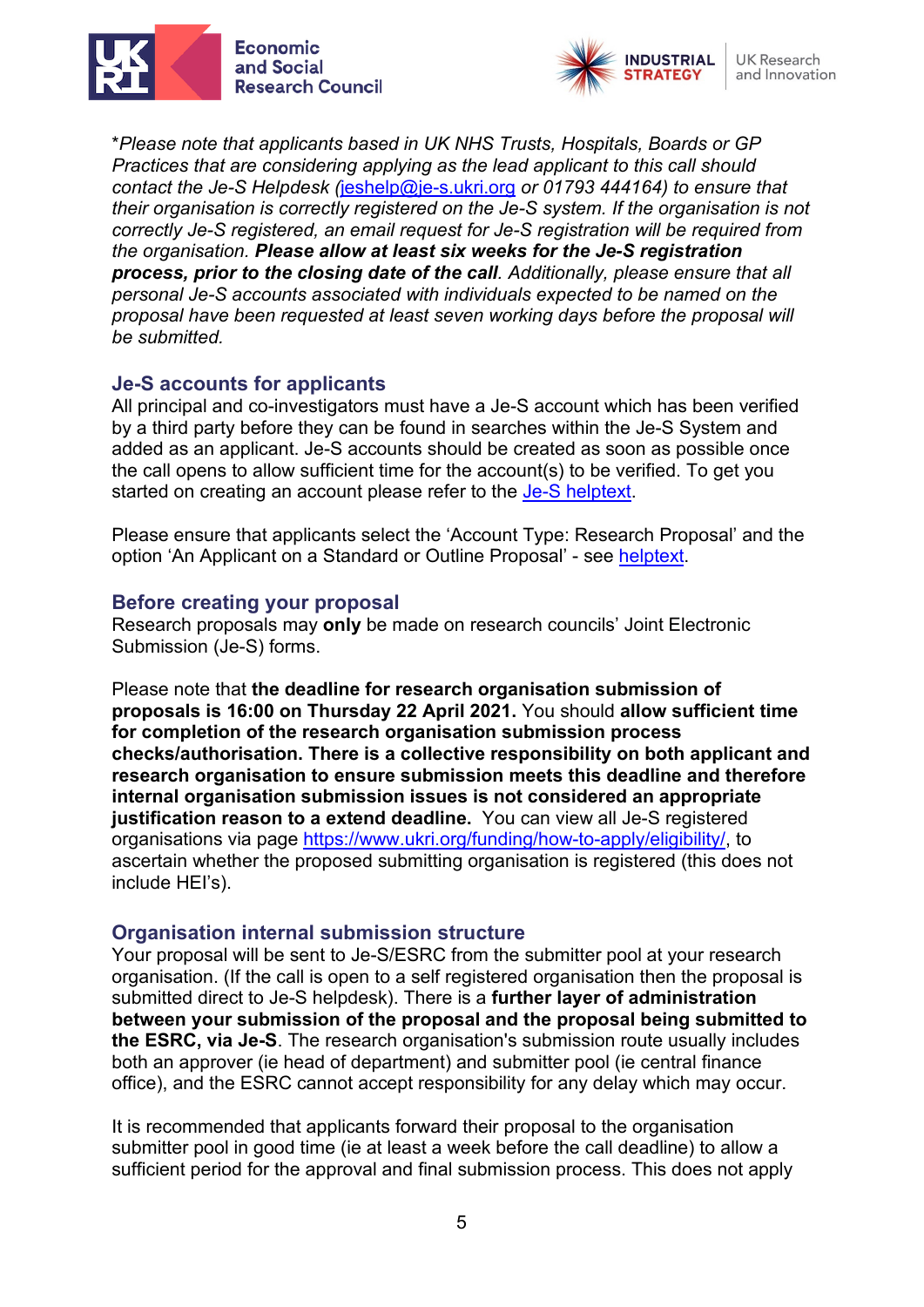



for self-registered organisations. The proposal must be submitted through the Je-S System to ESRC by the institution's nominated contacts. Once the applicant completes and submits the proposal, notification is then sent to their organisation's 'submitter' to action. The 'submitter' is the person in that organisation authorised to approve the proposal and do the final stage of submission.

The applicant will receive an email confirming that the proposal has been submitted to the Submitter Pool - this means the proposal is still with the organisation but is **not** yet submitted to the research council. The final submission process is the responsibility of the host institution, and we cannot accept responsibility for any delay which may occur at this stage. We strongly advise applicants to check that they receive an email confirmation from the Je-S System confirming that the proposal has been submitted to the research council.

We advise applicants to secure confirmation from their relevant administrator that the proposal has been successfully submitted to the Je-S team (see also 'Tracking your proposal').

Use of your personal information – UK Research and Innovation capture and process personal information in line with current data protection legislation; General Data Protection Regulation (GDPR) and any amendments by the UK Data Protection Bill and/or relevant acts of parliament.

## <span id="page-5-0"></span>**COVID-19 Guidance for Applicants**

#### **Accounting for the unknown impacts of COVID-19**

UKRI acknowledges that it is a challenge for applicants to determine the future impacts of COVID-19 while the pandemic continues to evolve. Applications should be based on the information available at the point of submission and, if applicable, the known application specific impacts of COVID-19 should be accounted for. Where known impacts have occurred, these should be highlighted in the application, including the assumptions/information at the point of submission. There is no need to include contingency plans for the potential impacts of COVID-19. Requests for travel both domestically and internationally can be included in accordance to the relevant scheme guidelines, noting the above advice.

Reviewers will receive instructions to assume that changes that arise from the COVID-19 pandemic, post-submission, will be resolved and complications related to COVID-19 should not affect their scores. Where an application is successful, any changes in circumstances that affect the proposal will be managed as a post-award issue.

#### <span id="page-5-1"></span>**Creating your proposal**

Log in to [Je-S.](https://je-s.rcuk.ac.uk/JeS2WebLoginSite/Login.aspx)

From the Home Screen select Documents.

Add new document screen: Select 'Call search' (highlighted at top of screen). When prompted, type in the call title (ISCF Future Flight Research Director 2021) and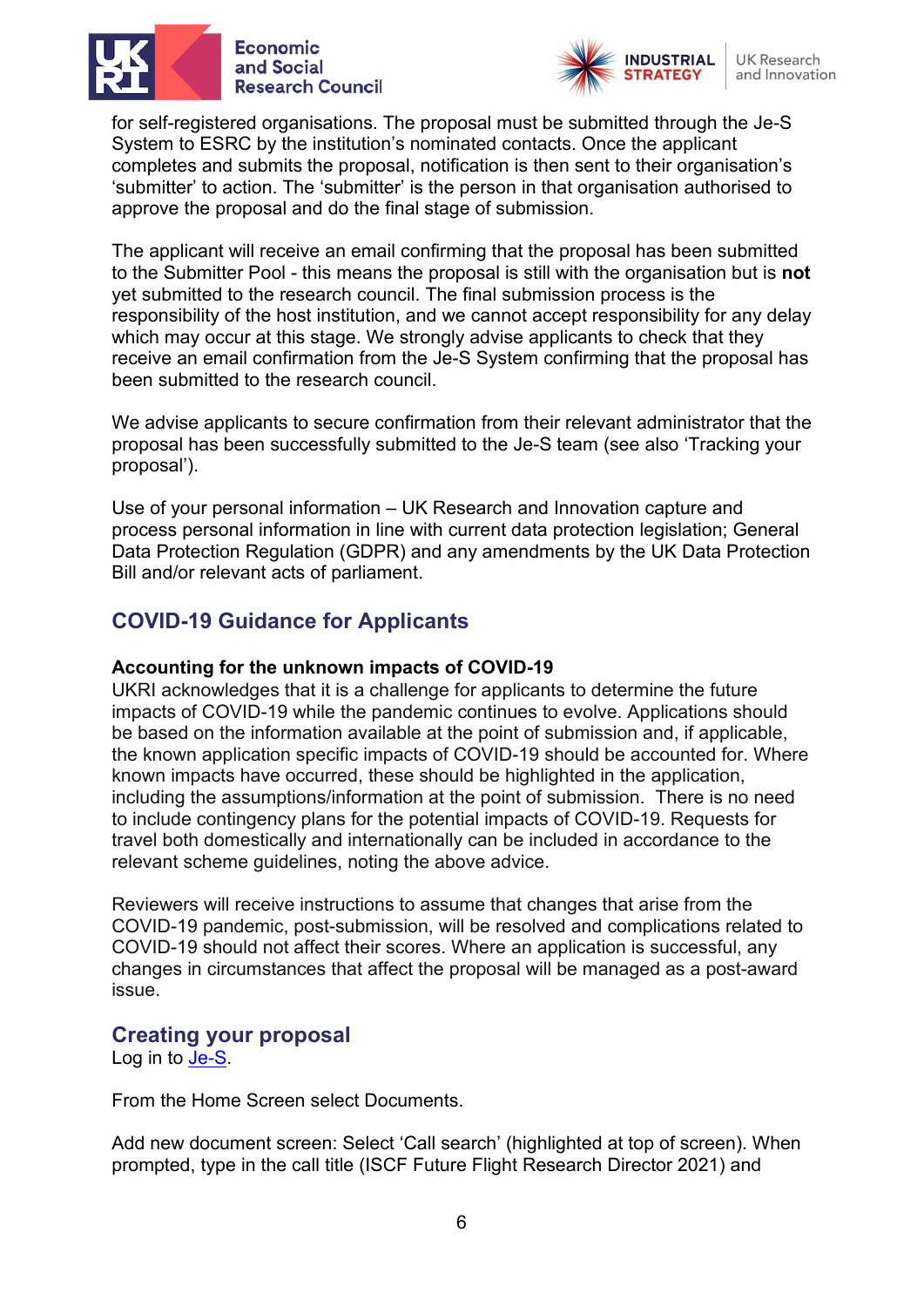





select from the list created. The remaining three selection fields will be automatically populated.

Select the 'Create Document' button.

It is the **applicant's responsibility to ensure that the proposal is created and submitted against the correct call** (and consequently correct scheme). We will **not accept** proposals for processing that are not submitted using the above call route.

# <span id="page-6-0"></span>**Completing your proposal**

The initial Je-S document instructions page will give you general guidance on the navigation layout, specifically icon descriptions.

The left hand column 'Document Menu' lists all the sections associated with this call and clearly identifies which ones are mandatory (red cross, turning to green tick when completed).

The details below are not an exhaustive step-by-step guidance, and we recommended that you refer to the Je-S helptext for additional information.

Please note you may return to edit saved documents at any time.

## <span id="page-6-1"></span>**Project Details**

- Select organisation and department from drop down lists
- 'Your Reference' should be supplied by your research organisation (consult your Research Office). If your administration office does not have a system for referencing grant proposals, a suitable reference of your own choice will be acceptable. Use 'Your reference' to help distinguish easily between proposals in users' Current Documents lists. The reference is intended to be a unique identifier for the proposal, and is unrelated to the reference that the organisation would be asked to provide if a grant were awarded.
- Enter 'Project Title' (maximum limit of 150 characters)
- The 'Proposal Call' will already be populated with the relevant call title; **ISCF Future Flight Research Director 2021**.
- Your start date should not be before **1 July 2021** and proposed duration of no more than 12 months.
- Submission route It is recommended that once this initial section is completed, check the submission path (via Document Actions tab) to see if the proposal has to be signed off by submitters and approvers, in which case please make sure they will be available to process the document on the day you intend to submit it to Council.

#### <span id="page-6-2"></span>**Investigators**

The Principal Investigator (PI) will be the proposed Research Director. Joint applications (including job shares) for Co-Research Directors are welcome where a clear split of responsibility is given. Please note Co-Investigators are not permitted on this call. Support staff are permitted, but for the purposes of the application form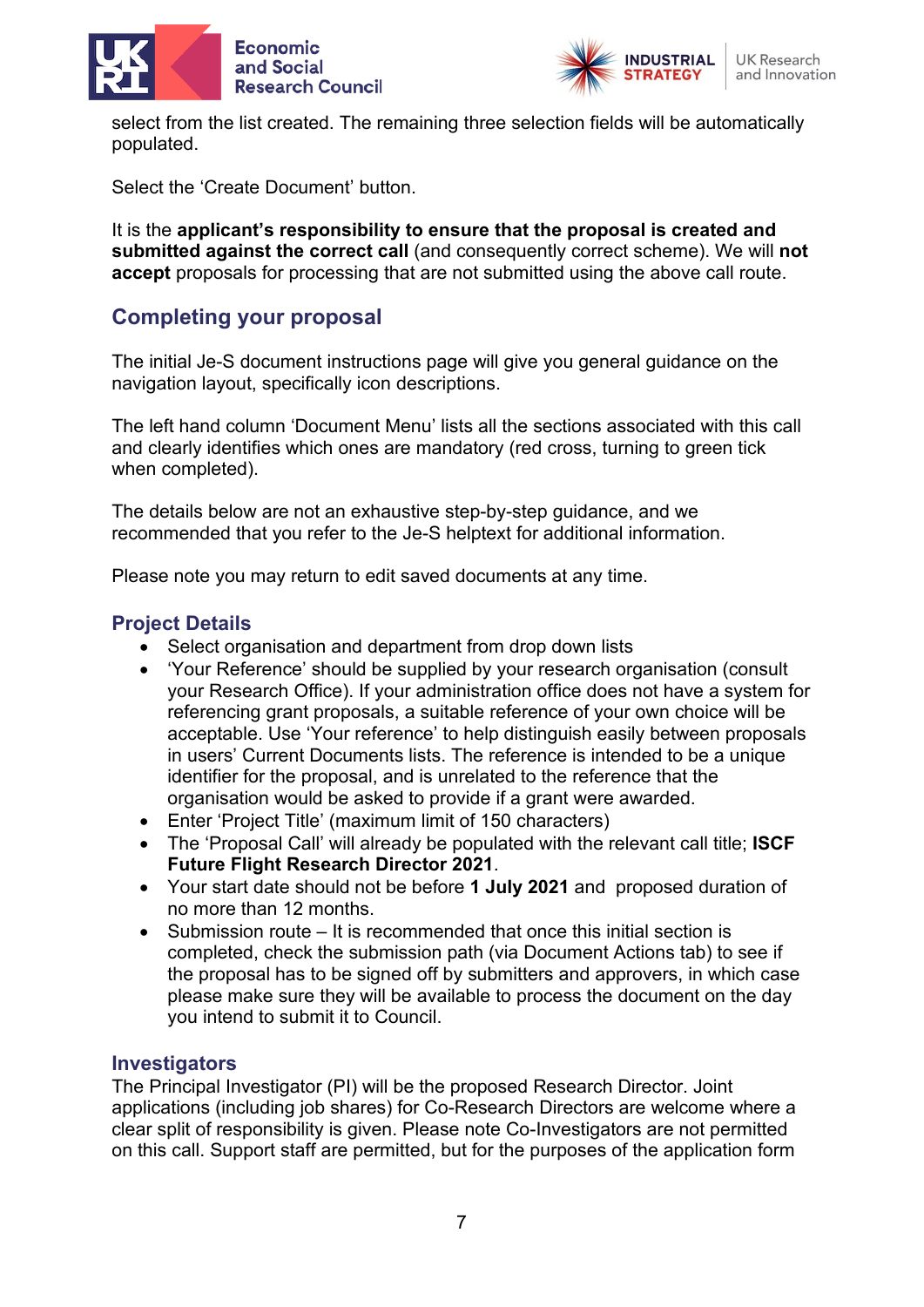



one of the Co-Research Directors will need to be listed as PI, the other will need to be listed as Co-I.

Investigators may be from more than one research organisation, but the PI must be from the organisation that will administer the grant. The PI will take intellectual leadership of the project and manage the research; this individual will be the contact person for ESRC correspondence. All named investigators are responsible for ensuring that successful proposals are undertaken and completed in the manner specified.

It is expected that the Research Director role will be at ~0.4 FTE.

## <span id="page-7-0"></span>**Co-investigators**

Co-investigators are not permitted for this call.

However, joint applications (including job shares) for Co-Research Directors are welcome where a clear split of responsibility is given. If submitting a joint application, the Je-S application form will require that one of the Co-Research Directors will be listed as PI, the other will need to be listed as Co-I.

## <span id="page-7-1"></span>**Post will outlast project**

Select Yes or No. Please note, there is an expectation that the PI's post will be in place for the duration of a funded project. This means if this question is answered with "No" then a pop-up message will display, confirming that if the proposal is successful it is the RO responsibility to ensure the PI's post will be extended to match the project end date. By submitting the proposal, the RO is taking collective responsibility to comply with this request.

#### <span id="page-7-2"></span>**UK co-investigators in business, civil society or government bodies**

UK co-investigators in business, civil society or government bodies are not permitted for this call.

#### <span id="page-7-3"></span>**International co-investigators**

International co-investigators are not permitted for this call.

#### <span id="page-7-4"></span>**Objectives**

List the objectives of your work in order of priority. *(4000 character limit)*

#### <span id="page-7-5"></span>**Summary**

Provide a plain English summary of the role and work you propose to carry out in a language that could be publicised to a general, non-academic audience. Please note that this section will be made available on the Gateway to Research database, therefore applicants should ensure confidential information is not included in this section *(4000 character limit)*

#### <span id="page-7-6"></span>**Academic beneficiaries**

Please summarise how your proposed work will contribute to knowledge, both within the UK and globally. This should include how your work will benefit other researchers in the field and identify whether there are any academic beneficiaries in other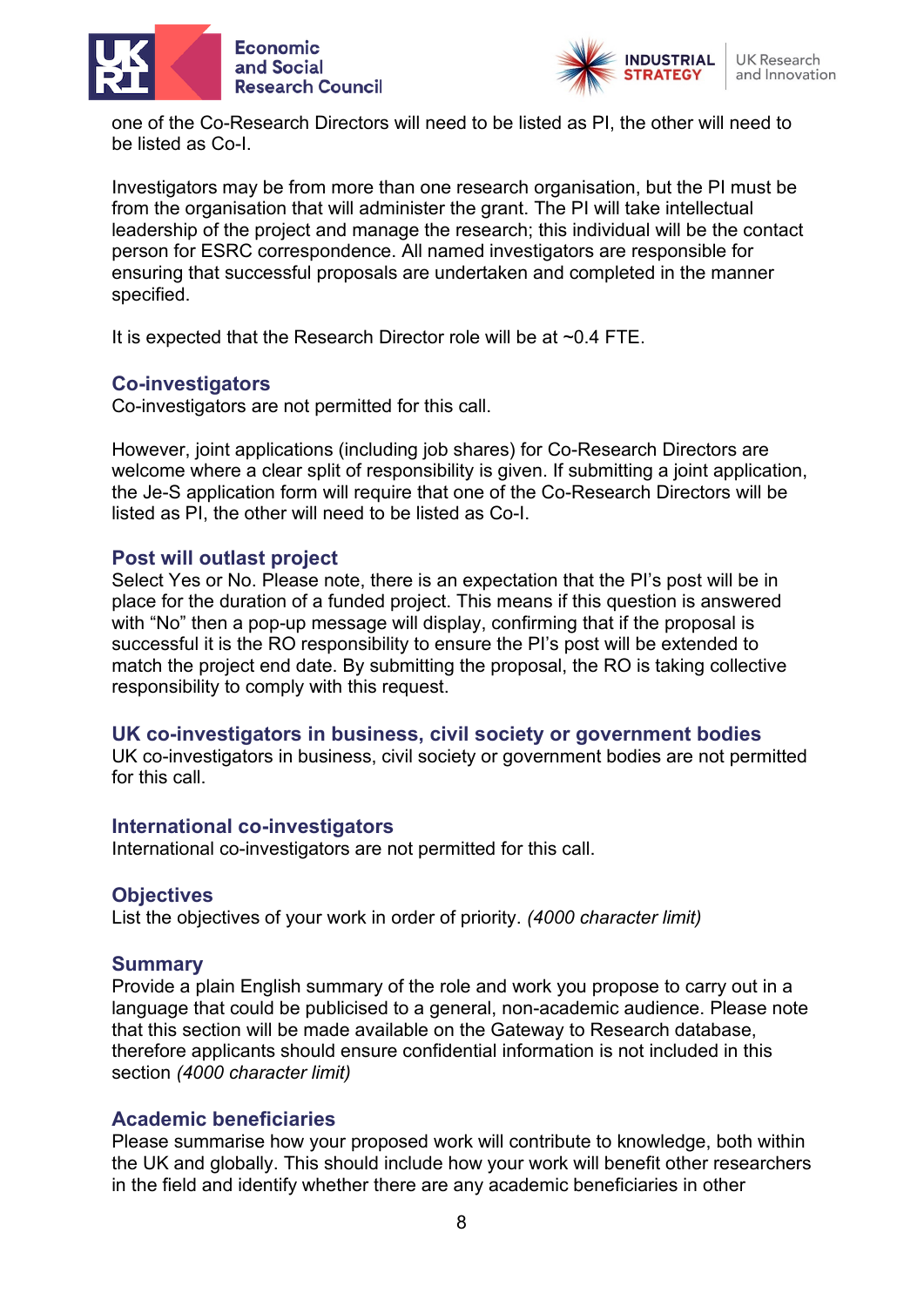



disciplines and, if so, how they will benefit and what will be done to ensure that they benefit.

Please list any academic beneficiaries from your work and give details of how they will benefit and how the outcomes of your work will be disseminated. Also describe the relevance of the research to beneficiaries. *(4000 character limit)*

Please note that this section may be published to demonstrate the impact of research council-funded research. Please ensure confidential information is not included in this section.

For further detailed guidance please access the helptext page linked to this Je-S section.

#### <span id="page-8-0"></span>**Staff duties**

Summarise the duties of the staff members that will be involved in your project, including the applicants. Ensure that it is clear why it is necessary for this person to perform this role at the resource level you have requested. *(2000 character limit)*

#### <span id="page-8-1"></span>**Ethical information**

This section must be comprehensively addressed. *(4000 character limit)*

Applicants must ensure the proposed work will be carried out to a high ethical standard and must clearly state how any potential ethical and health and safety issues have been considered and will be addressed ensuring that all necessary ethical approval is in place before the project commences and all risks are minimised.

The [ESRC's Framework for Research](https://esrc.ukri.org/funding/guidance-for-applicants/research-ethics/) Ethics contains a full explanation of our approach, with guidance for applicants.

#### <span id="page-8-2"></span>**Other support**

Enter details of any support sought or received from any other source for this or other research/work in the same field in the past three years. Complete all fields for support either received or pending a decision. Contributions from project partners should not be entered here - they should be detailed in the project partners section.

#### <span id="page-8-3"></span>**Related/previous proposals**

Please state whether your application under this call is related to any proposals previously submitted to us. Please note the [policy on 'invite only' resubmissions.](https://esrc.ukri.org/funding/guidance-for-applicants/resubmissions-policy/) You must detail the appropriate related proposal and its relationship here. Select 'Related Proposals', then 'Add New Related Proposal Item' before entering the details of any related proposals.

Please enter the reference numbers of any support sought or received from us in the past five years via the 'Previous proposals' section. Please note that this only relates to previous ESRC research grants.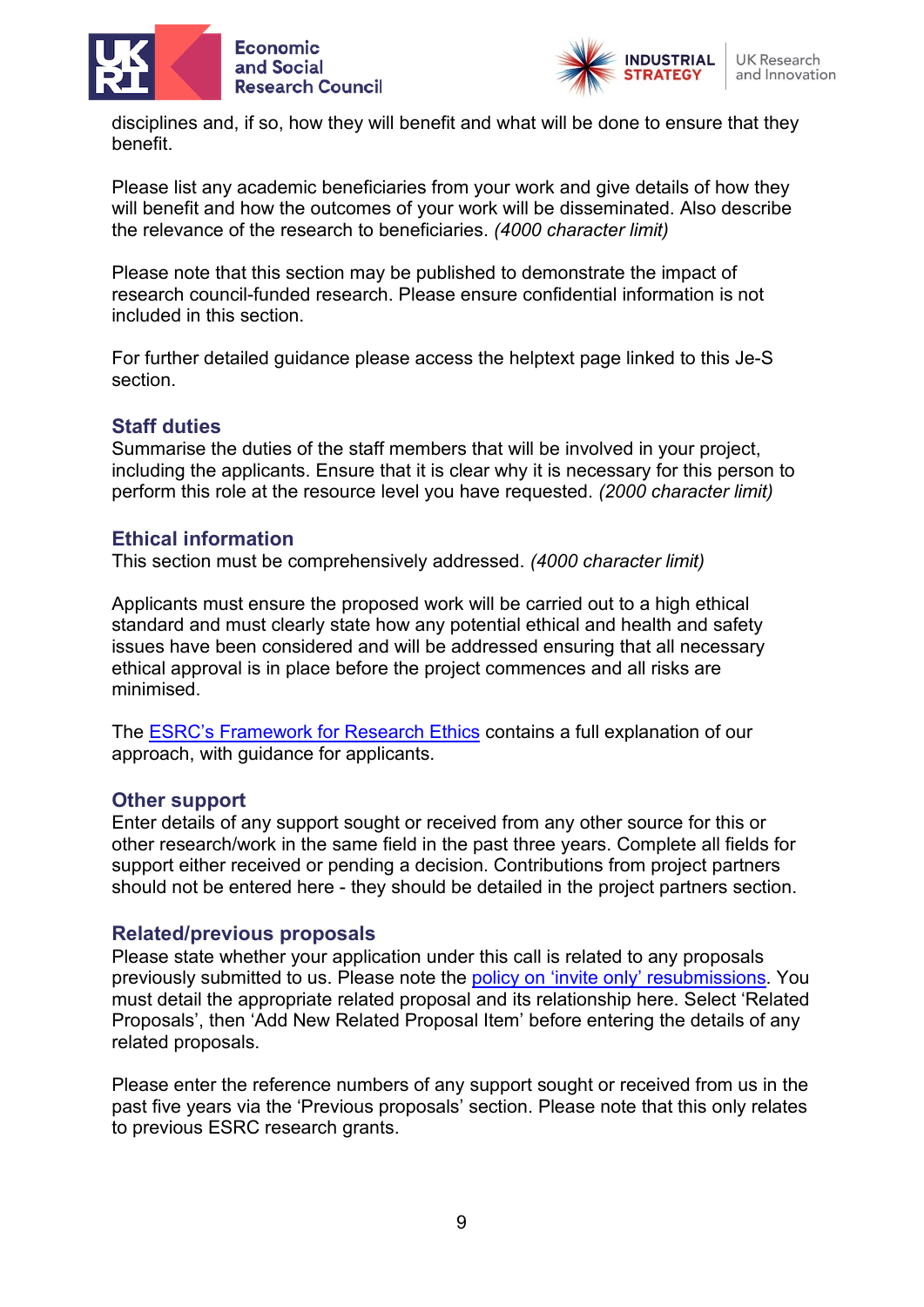



## <span id="page-9-0"></span>**Staff**

If your project requires staff other than the team of investigators, their details should be entered here. 'Directly Allocated staff' are those who will be working directly on the project, but whose involvement on the grant can only be based on an estimate of the time the work will take (eg investigators). 'Directly Incurred staff' are those whose time on the project is actual, auditable and verifiable (eg researchers and technicians). It is also possible to capture Researcher salary costs under the exceptions (100% contribution) cost type, if they are international based.

It is expected that the Research Director role will be at ~0.4 FTE (plus Estates and Indirect costs) and support staff will be up to a total of  $\sim$ 1.0 FTE (plus Estates and Indirect costs).

Co-Investigators are not permitted to be included in applications to this call.

#### <span id="page-9-1"></span>**Resources**

All resources requested must be fully justified in the 'Justification' attachment. The ISCF Future Flight Research Director 2021 will provide up to 12 months funding with an overall limit of £190,000 (100% fEC) per grant. If successful, ESRC will meet 80% of the full economic costs on proposals submitted and the host institution is expected to support the remaining 20%.

**T&S** - add each item of Travel and Subsistence required for your project. You should indicate the calculations upon which this figure is based in the 'Destination and Purpose' box.

**Conferences** - Predicted costs for conference attendance [will be funded] where the conference is named, justified and costed in the application. The justification should show how the conference will either directly benefit the work you will be undertaking or facilitate future impacts of your work. Justification must also be provided for the number of project members attending a conference. ESRC encourages early career researcher conference attendance where it can be demonstrated to be a key development opportunity.

**Flexible Fund -** A flexible fund is available to administer to research award holders to support them to meet the needs of investments in the wider Challenge portfolio and provide a mechanism for facilitating and utilising opportunities. This might include distribution of funds for small pieces of responsive research or synthesis to respond to emerging research questions that arise across the Challenge activities.

The ESRC will contribute 100% of costs for the flexible fund, and as such these costs should be marked as Exceptions.

Justification for this fund is not required in the 'Justification for Resources' section of the application, however, the 'Case for Support' should outline how the Research Director will work with the ESRC and the Future Flight Challenge team to put in place a clear process for the governance and distribution of funds.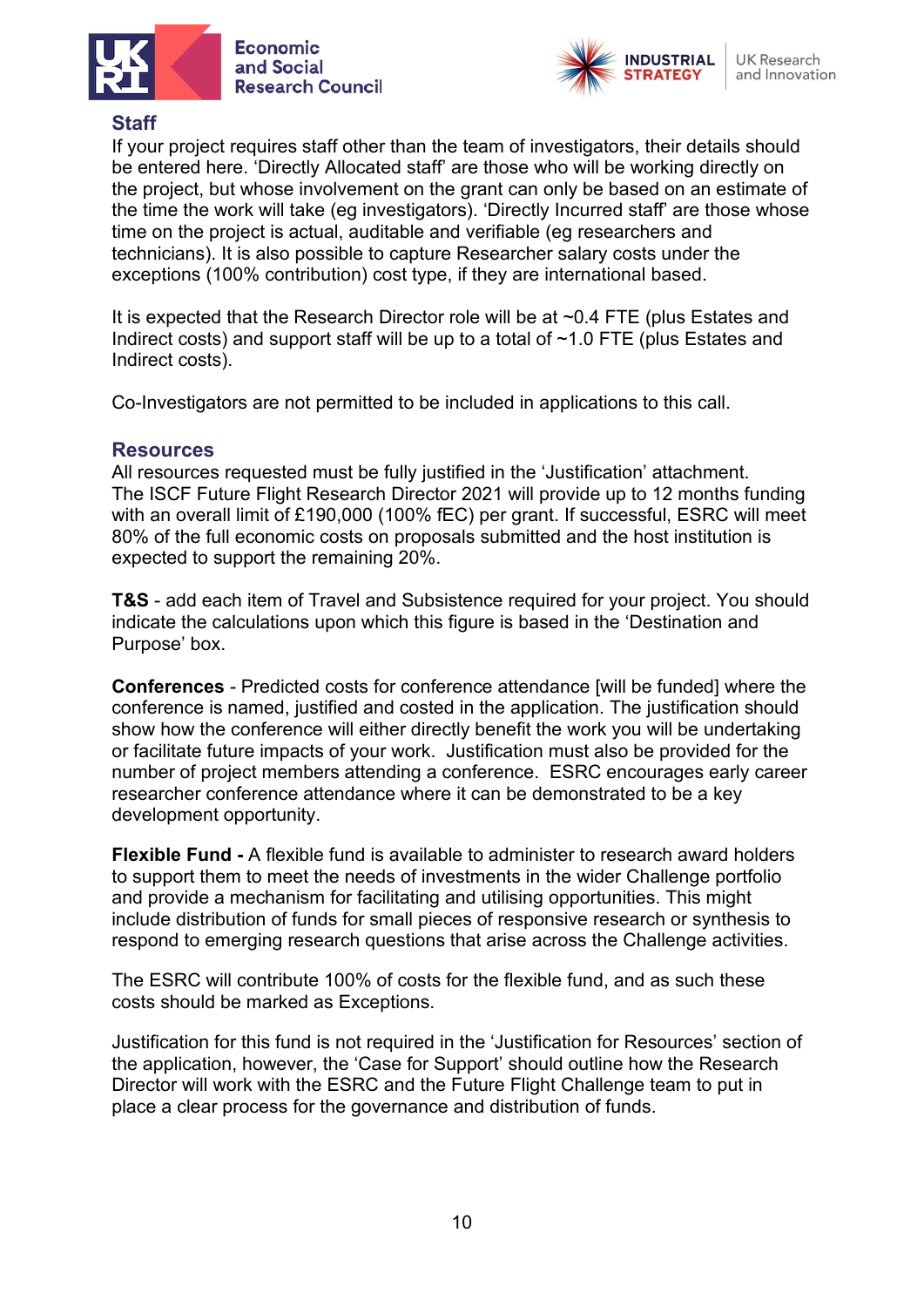



**Equipment** - enter any items of equipment costing £10,000 or more (including VAT) in this section. The **actual level of funding sought from the ESRC** should also be entered in this section.

For items of equipment costing between £10,000 and UKRI equipment purchase threshold value (£115,000 excluding VAT), the research organisation will need to provide extra justification for these items in the 'Justification of Resources' attachment, providing evidence of an evaluation of the use of existing relevant capital assets. They will be expected to make a contribution towards the cost of the equipment in the order of 50% of the cost.

All requests for items of equipment costing above the UKRI equipment purchase threshold (£115,000) should be accompanied by a two-page business case (to be included as an attachment within the equipment screen and not the attachments section) outlining the strategic need for the equipment. UKRI will decide the strategic location for these items and will potentially fund them at 100%. The ESRC will have flexibility in relation to the funding of equipment to negotiate with potential grant recipients to achieve best value from the limited funds at its disposal.

For all items of equipment requested above the UKRI equipment purchase threshold (£115,000) three equipment quotations must be provided. Where you believe that there are less than three potential suppliers for an item you should explain this in the 'Justification of Resources' attachment and upload two blank documents as equipment quotes. For items of equipment which cost less than the UKRI equipment purchase threshold it is optional to provide quotations and up to three can be uploaded.

**Social surveys** - Social survey costs which are being sub-contracted should be included under this section and are eligible for fEC exception funding at 100% (for the amount sought from the council). (See 'other directly incurred costs' section if surveys are to be done using in-house resources.)

**Other directly incurred costs** - including justified; project specific consumables, consultancy fees, equipment costing less than £10,000, recruitment and advertising costs.

Costs for social survey work proposed to be done using in-house resources should also be included under this section and will be funded at the standard 80% fEC funding rate. Proposals including such costs will need to fully justify why the work should not be subject to external competition, and provide benchmarking or other data to support a case that best value for money is being achieved through using research organisation staff rather than external contractors.

**Other directly allocated costs** - including support staff salaries, a share of the costs of departmental support staff and the costs of access to major research facilities.

#### **Estates and indirect costs**

Estate and indirect costs are specific to each research organisation, and do not require justification in your Case for Support.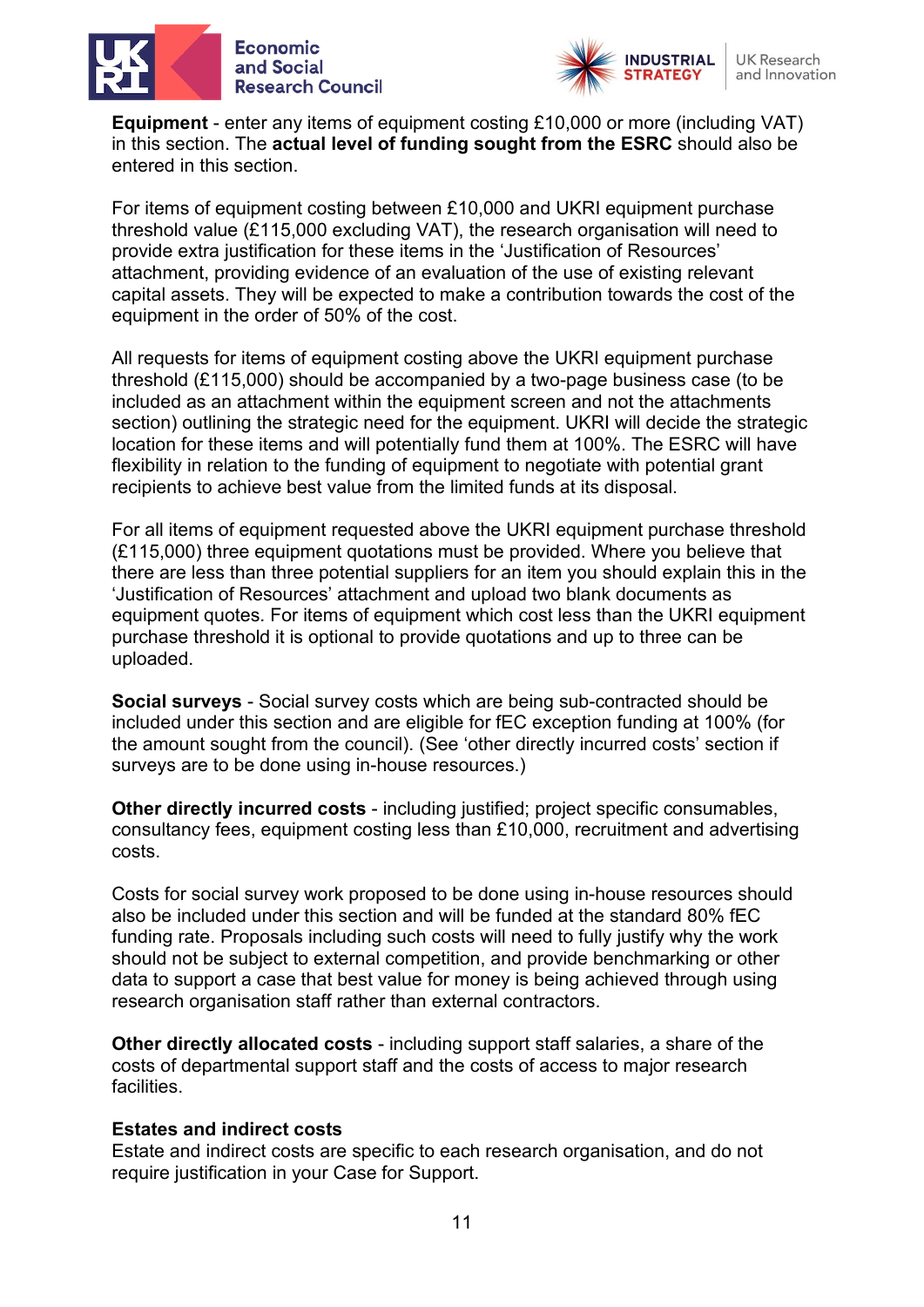



Research organisations that have implemented the TRAC costing methodology and have passed the Quality Assurance process should apply their own estate and indirect costs. Non-research organisations that are not required to implement TRAC must have a robust costing methodology in place that has been validated in order to apply their own estates and indirect cost rates. The standard default rates should be used where research organisations have not yet developed their own rates.

Your Research Office will be able to assist with this section.

## <span id="page-11-0"></span>**Project partners**

If you have secured a commitment from another organisation or funding body to provide additional resources for this post, the details of that support should be entered here. **It is important that all organisations that are contributing either directly or indirectly to the intended research, are identified.** If not, their contributions to the project cannot be reflected in our assessment process or in the summary of the project published externally, if it is funded. A Project Partner letter of support from each partner organisation confirming the level of support specific to this proposal must be uploaded via the Project Partner details screen (not in the attachments section). Project partner letters of support can be accepted by email, and must be signed and dated within six months of the proposal submission date.

#### <span id="page-11-1"></span>**Timetable**

Provide a clear timetable for the post and the intended progress of the work through the different stages. Your planned timetable can be expanded upon if necessary within your Case for Support.

#### <span id="page-11-2"></span>**Data collection**

Applicants must adhere to ESRC policy. Please refer to the full statement on data management planning and datasets deposition requirements for data intensive investments in the [ESRC Research](https://esrc.ukri.org/funding/guidance-for-grant-holders/research-data-policy/) Data Policy and in the [Research Funding](https://esrc.ukri.org/funding/guidance-for-applicants/research-funding-guide/) Guide. Explain clearly how you will meet these requirements if relevant to your application Complement but do not duplicate the information provided in the Data Management Plan as explained below.

#### <span id="page-11-3"></span>**User involvement**

If 'Users' have been/will be engaged with your work, please specify the nature of their engagement. 'Users' are individuals, groups or organisations who have an interest in or may benefit from the project. Users may be from the public sector, private sector, civil society or the wider public in general. Engaging users in your work from its conception and development through to the dissemination stage is likely to increase the impacts achieved. Applicants should expand upon how the proposed work will be managed to engage users and beneficiaries in the Case for Support attachment.

## <span id="page-11-4"></span>**Attachments**

It is important that applicants **only submit the supporting attachments specified in this document**. We reserve the right to reject applications that do not include the required attachments or include attachments not specified in this guidance.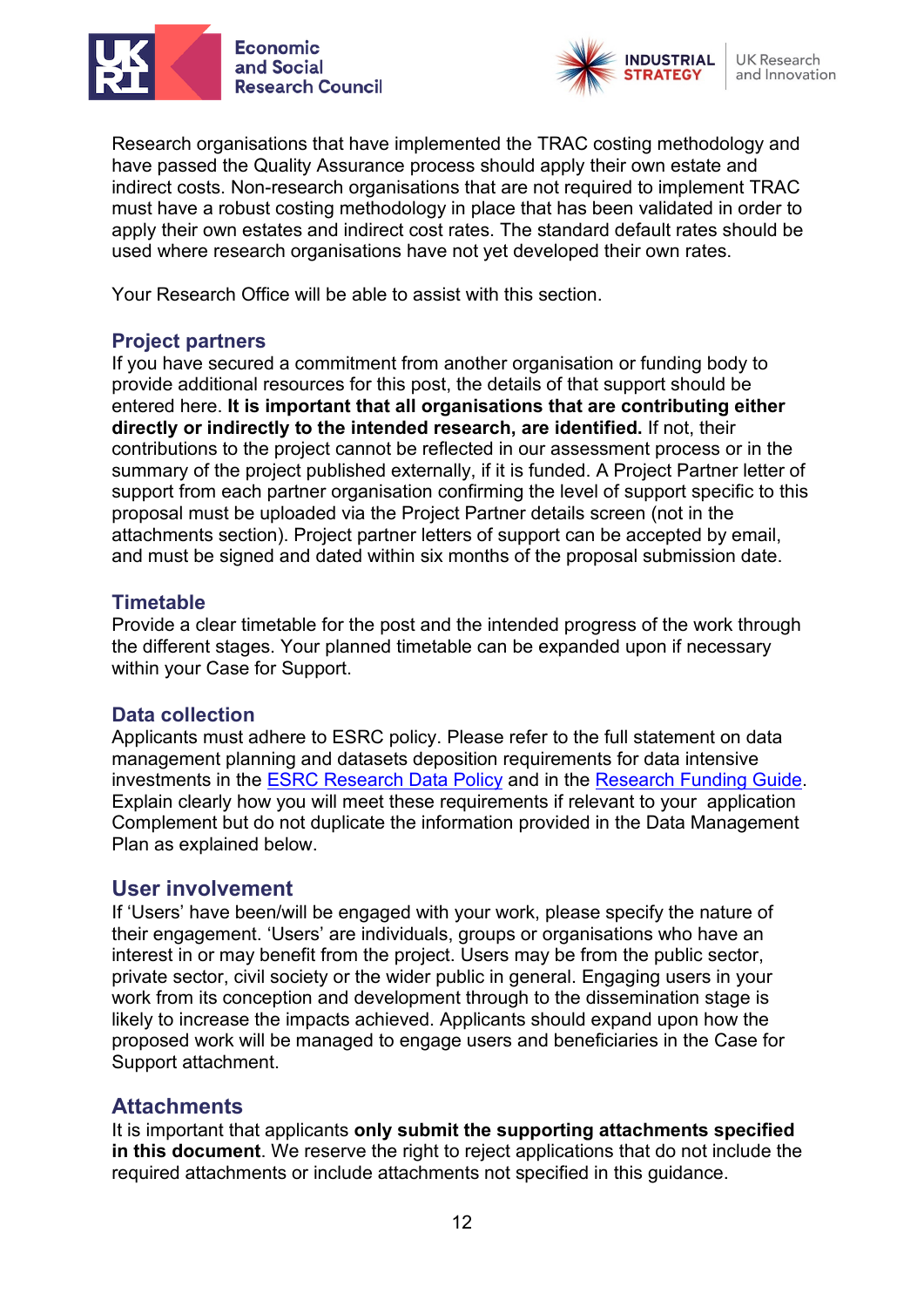



Attachments should be uploaded as PDF (rather than word) to ensure automated conversion does not cause problems with maximum length. Attachments should be in font size 11 with 2cm margins

The following are mandatory Je-S attachments for this call:

- Case for Support (max 6 A4 sides)
- Justification of Resources (max 2 A4 sides)
- CV (max 2 A4 sides per person)
- List of Publications
- Relevant final/interim reports
- Data Management Plan (max 3 A4 sides) only mandatory if planning to generate data

List of Publications, Letter of Support, Final/Interim Report, and Other are optional attachments and should be included where necessary.

**Important note:** If you are unclear about whether you can include a specific attachment please contact [ISCF@esrc.ac.uk](mailto:ISCF@esrc.ac.uk) for advice, as unrequested attachments can hinder the processing of your application. The ESRC reserves the right to return or reject proposals that include attachments not permitted on this call.

## <span id="page-12-0"></span>**Case for support (maximum of six sides of A4)**

The Case for Support should be a self-contained description of the proposed work with relevant background and references and should not depend on additional information such as the inclusion of external links. Assessors are advised to base their assessment on the information contained within the application and are under no obligation to access such links (so they should not be used to provide critical information).

This is the body of your research proposal. It must not exceed six sides and must include the following sections:

- An introduction setting the aims and objectives of the Future Flight Research Director role in context. Any relevant policy or practical background should also be included. A clear link must be made between the aims and objectives and the scope and theme of the call.
- The detailed areas to be addressed should be clearly stated and how these will be addressed.
- Provide details of how the proposed Research Director meets the person specification as set out in the Future Flight Call Specification.
- If the proposed work involves data collection or acquisition you must demonstrate that you have carried out a datasets review, and explicitly state why currently available datasets are inadequate for the proposed research.
- The ESRC is committed to funding excellent work which is also adventurous, speculative and innovative, and with the potential for scientific and/or user impact. Where there are risks associated with such work please outline any measures which will be taken to mitigate them.
- It is vital that the economic and social impact of all projects funded by the ESRC is maximised. Consider potential beneficiaries and users involved in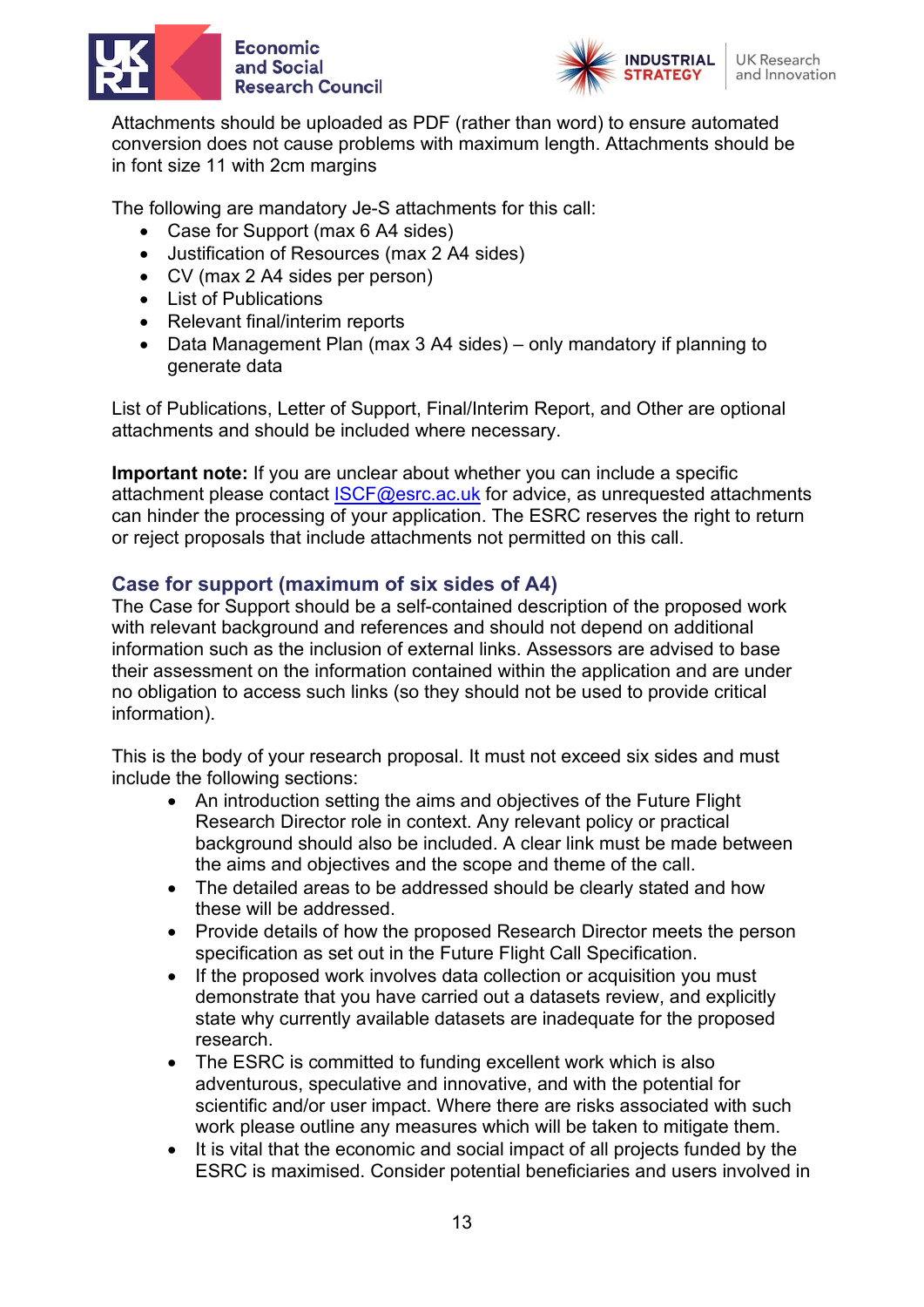



**UK Research** and Innovation

the development of the proposal and the delivery of the grant where appropriate. This should cover who will benefit from the proposed work, and the relevance of the work to these beneficiaries.

- Include details regarding the outcomes from the role, what steps you will take to make economic and social science research more accessible to the Future Flight Challenge Team and steps to develop longer term relationships between the social science community and aviation sectors, and to ensure that your work has maximum economic and societal impact.
- Include details of any potential for linkages to other activities (for example, those supported by other funding bodies in the UK or beyond) or for international collaboration.
- Include details of any capacity-building activities, if relevant.
- Include details of how the Research Director will work with ESRC and the Future Flight Challenge team to put in place a clear process for the governance and distribution of the 'flexible fund'.
- The data, materials or information to be collected should be clearly stated, and the methods for achieving this explained. Where sampling is involved, the sampling frame, population and sample sizes, the sample design and arrangements for any pilot should be specified, and the reasons given for the procedures adopted. Where access to people or archives is needed, indicate clearly the records, population or samples to be consulted, and any permissions already obtained.

## <span id="page-13-0"></span>**Justification of resources (maximum of two sides of A4)**

A two-side A4 statement justifying that the resources requested are appropriate to undertake the work. The justification of resources should explain why the resources requested are appropriate for the work proposed, taking into account the nature and complexity of the application. It should not be simply a list of the resources required, as this is already given in the Je-S form. Where you do not provide explanation for an item that requires justification, it will be cut from any grant made.

#### **Estates, Indirect and Infrastructure Technician costs do not need to be justified within the Justification of Resources.**

Please refer to [Je-S for further guidance.](https://je-s.rcuk.ac.uk/Handbook/pages/GuidanceonCompletingaStandardG/CaseforSupportandAttachments/ESRCSpecificRequirements.htm)

#### <span id="page-13-1"></span>**Data Management Plan (maximum of three sides of A4)**

It is a requirement of the [ESRC Research](https://esrc.ukri.org/funding/guidance-for-grant-holders/research-data-policy/) Data Policy that all applicants planning to generate data as part of their grant must include a Data Management Plan. The Data Management Plan should be used as an opportunity to describe how the data, i.e. primary input into research and first-order results of that research, are going to be managed - starting from planning for research and through the life-cycle of the grant until data is accepted for archiving by the UK Data Service.

The ESRC recognises the importance of research data quality and provenance. Research data generated by ESRC-funded research must be well-managed by the grant holder during the grant period to enable their data to be exploited to the maximum potential for further research. For further guidance see the Je-S Helptext.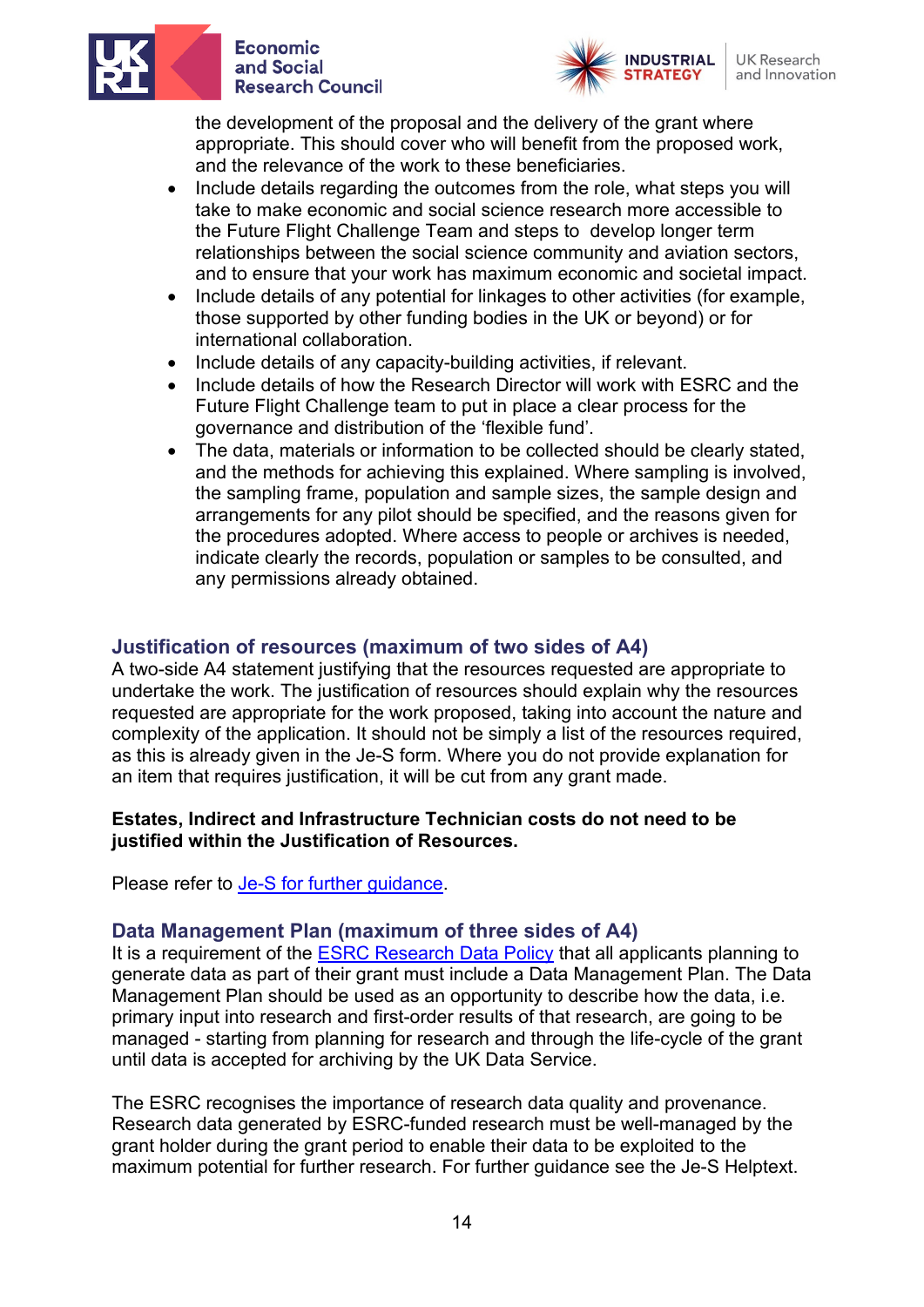



**UK Research** and Innovation

#### <span id="page-14-0"></span>**CV (maximum of two sides of A4 per person)**

A CV for the Research Director, any named research staff member(s) and consultant(s) must be included. This should include contact details, qualifications (including class and subject), academic and professional posts held since graduation, a list of the most relevant and recent publications, and a record of research funded by the ESRC and other bodies. This should not exceed two A4 sides for each person.

#### <span id="page-14-1"></span>**List of publications**

The bibliography for references cited in the application only should be attached. Please note publications not cited in the proposal should not be added here. A list of the most relevant and recent publications by the applicant should be included in the applicant CV.

#### <span id="page-14-2"></span>**Final/interim reports (maximum of three sides of A4)**

Principal Investigators (and Co-Investigators, if a Co-Research Director is proposed) on current awards must submit a progress report on their current awards with any new proposal which should match their impact and output records on Research Fish

#### <span id="page-14-3"></span>**Letter of support (maximum of one side of A4 per document)**

Exceptionally letters of support can be submitted as part of a proposal; provided they are essential to the successful conduct of the proposed work (eg confirming access to datasets, or confirming access to or use of the facilities provided by named organisations). Letters of support can be accepted by email, and must be signed and dated within six months of the submission date. General letters of support that are not essential for the successful conduct of the research or do not confirm any specific contribution to the project should not be included.

#### <span id="page-14-4"></span>**Proposal classifications**

The information provided in this section will be used by us to identify appropriate assessors. It would therefore assist us greatly if you could populate the Research Area/Qualifiers/Keyword sections to provide a comprehensive description of your area of expertise.

The Proposal classification area is a harmonised (and expanded) structure agreed with other UKRI councils. Therefore, if your area of expertise crosses the remits of more than one UKRI council you will now only need to provide the information once.

It is an essential requirement that your **primary research area** is in the social sciences. We strongly encourage inter/multidisciplinary working both within and beyond the social sciences, as long as at least 50% of the proposed programme of work is within ESRC remit. Please refer to the list of [research areas that fall within](https://esrc.ukri.org/funding/guidance-for-applicants/is-my-research-suitable-for-esrc-funding/discipline-classifications/)  [ESRC remit](https://esrc.ukri.org/funding/guidance-for-applicants/is-my-research-suitable-for-esrc-funding/discipline-classifications/) for further information. Please note this information is used to determine eligibility for ESRC funding and to assist in the selection of appropriate reviewers.

#### <span id="page-14-5"></span>**Submit your proposal**

After all mandatory sections have been completed, the submit button will appear across the top menu bar. Please ensure that you have **completed all attachments**